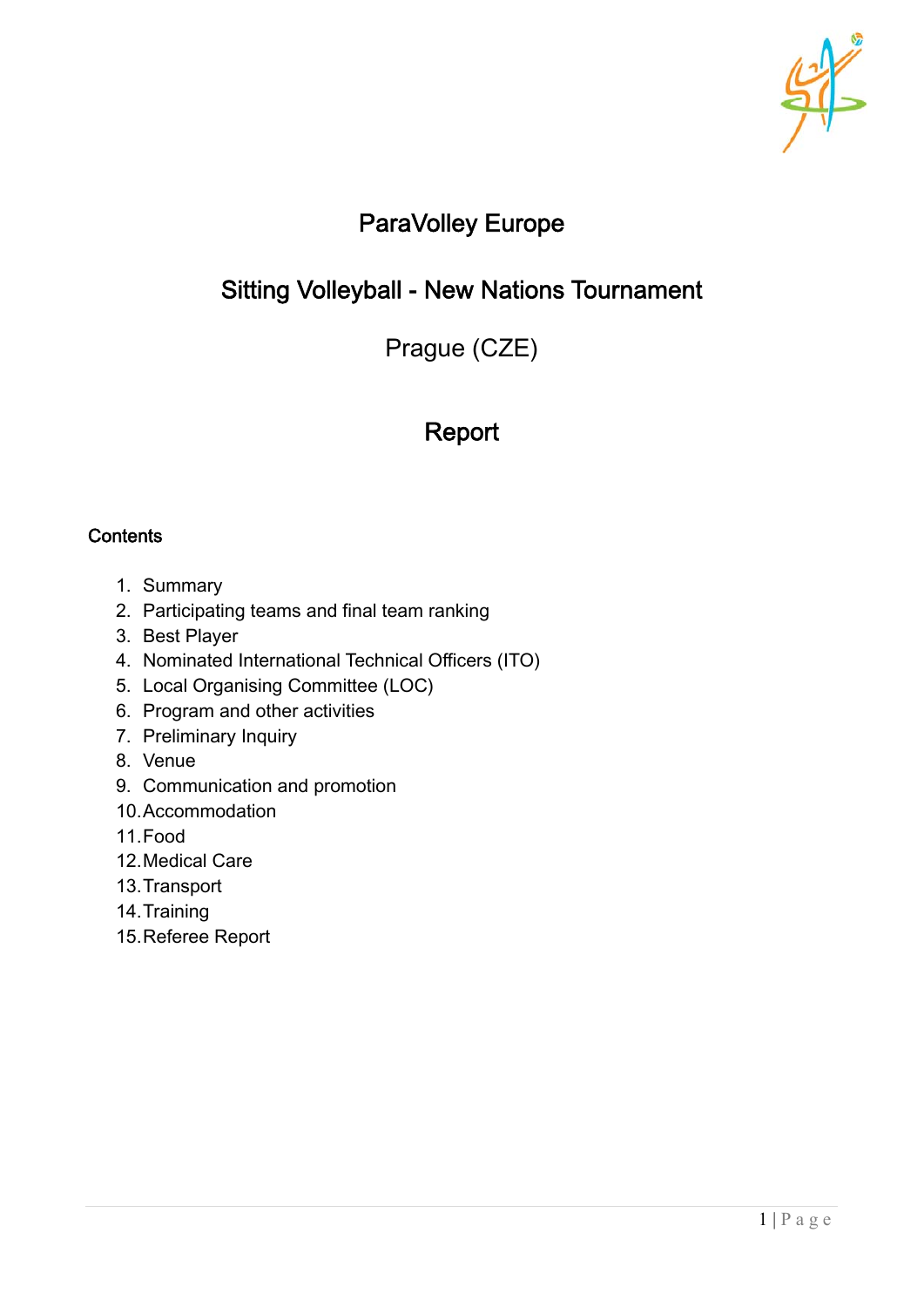# Summary:



The first ever Sitting Volleyball New Nations tournament took place in Prague (CZE) between the 22<sup>nd</sup> and 24<sup>th</sup> April 2016 and was hosted by the sitting volleyball section of the SK Kometa Praha club.

The hotel was located in Prague 8 and was 5 kms away from the hall.

The hall was located in a school complex and comprised of two sitting volleyball courts with changing rooms and access to the school cantine.

All the teams arrived on Friday 22<sup>nd</sup> April during the day and an opening ceremony was organised at 19.00 that day in the hotel.

The tournament started on Saturday 23rd April with the first game at 9.00 and finished on Sunday 24<sup>th</sup> April at 12.30 after the closing ceremony.

### Participating teams and final team ranking

The following mixed teams took part in the tournament

**CZECH** FRANCE HUNGARY 1 HUNGARY 2 LITHUANIA **NORWAY** 

The final rankings were as below:

| 1   HUNGARY 1 - gold medal   |
|------------------------------|
| 2   LITHUANIA - silver medal |
| $3$ CZECH – bronze medal     |
| 4   NORWAY                   |
| 5 FRANCE                     |
| 6 HUNGARY 2                  |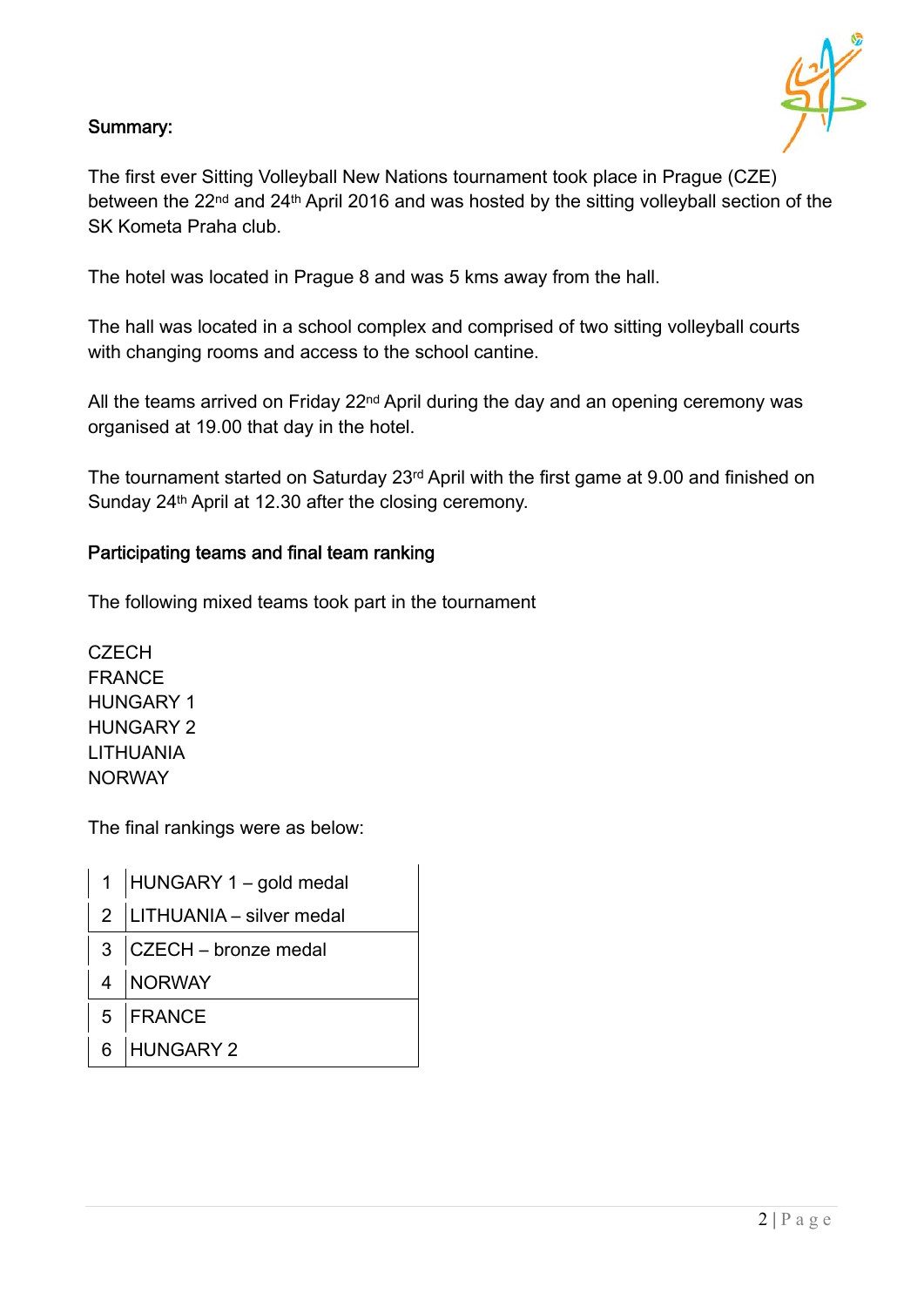

# ParaVolley Officials

| Anton PROBST           | GER | <b>ERC Chairman</b>           |
|------------------------|-----|-------------------------------|
| <b>Isabelle COLLOT</b> | FRA | <b>PVE Marketing Director</b> |

# Local Organising Committee (LOC)

| Mrs Dana VAIGLOVA | <b>Tournament Organiser</b> |
|-------------------|-----------------------------|
| Mr ? VAIGLOV      | <b>Tournament Organiser</b> |
|                   |                             |

## Program and other activities

22nd April 2016

| All day | Teams and officials arrival                |
|---------|--------------------------------------------|
| 19.00   | Opening ceremony and dinner                |
| 21.30   | Team manager/coach and organiser's meeting |

#### 23rd April 2016

| 09.00           | <b>Start of Competition</b> |
|-----------------|-----------------------------|
| $12.00 - 14.00$ | Lunch                       |
| 15.00           | End of competition          |
| 19.30           | Bus sightseeing tour        |
| 22.00           | Return to hotel             |

#### 24th April 2016

| 08.30 | <b>Start of competition</b> |
|-------|-----------------------------|
| 12.00 | End of competition          |
| 12.30 | <b>Closing ceremony</b>     |
| 13.00 | Departures                  |

## Team manager/coach and organiser's meeting

The above meeting took place after the opening ceremony and dinner and all the team managers/coach attended together with the referees, the organisers and the two PVE officials.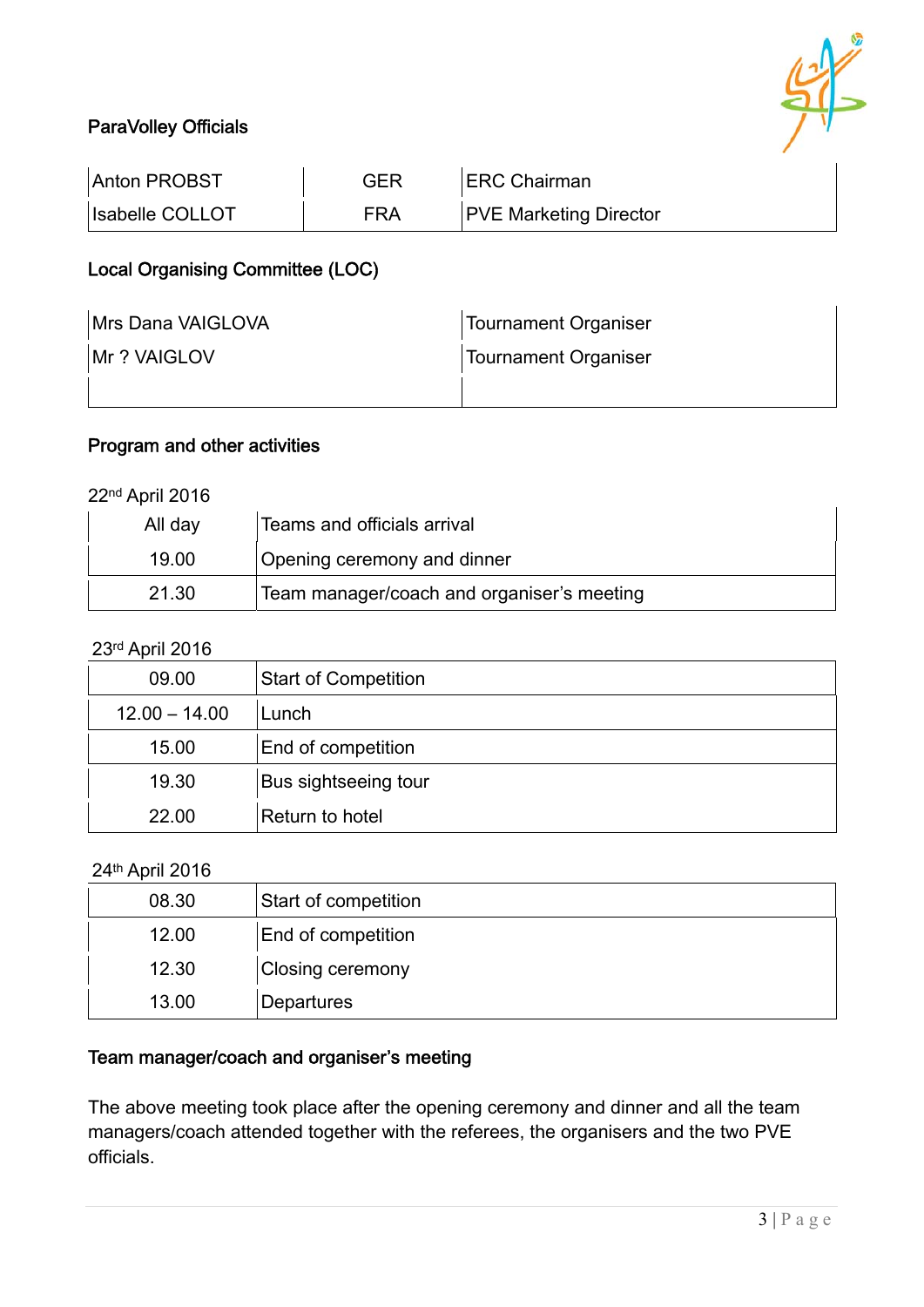The format of the competition was discussed and agreed as follows:



- Best of three sets first two sets to 25 and last set to 15 with two clear points
- ‐ Since it was not clear for all teams how many women should be on court at any one time, it was agreed that there should be a minimum of two women per team unless it was not possible and for both teams to discuss prior to the game if that was an issue.

The overall tournament schedule was also discussed during that meeting.

# Venue

The sports hall was located in the school ZŠ Na Šutce

ZŠ Na Šutce (School) - Na Šutce 440/28, 182 00 Praha 8

The hall and courts were not very accessible due to stairs being at the entrance of the hall and to access the courts – wheelchair users had to be carried by team mates.

There were 4 changing rooms, 2 for men and 2 for women, each with a key for each team.

The showers in the changing room were not accessible as you had to go up three steps to enter them.

Wi-Fi was available and free of charge.

There was no specific seating for spectators, only a few spare benches.

There were two halls with one court, one hall was smaller than the other but still allowed enough space to move around and did not cause any problems during the games.

The general setup was of acceptable standards for such a competition.

The 4 PVE promotional posters were taped on the walls of the halls (two per hall) and the PVE flag was tied up in the main hall next to the club's banner.

There was a music system playing in between games and possibility to set up video cameras around the court.

A small "shop" was set up in the hallway and allowed people to purchase chocolate bars, water, hot dogs, beer, etc... for a small fee.

All areas of the venue were clean.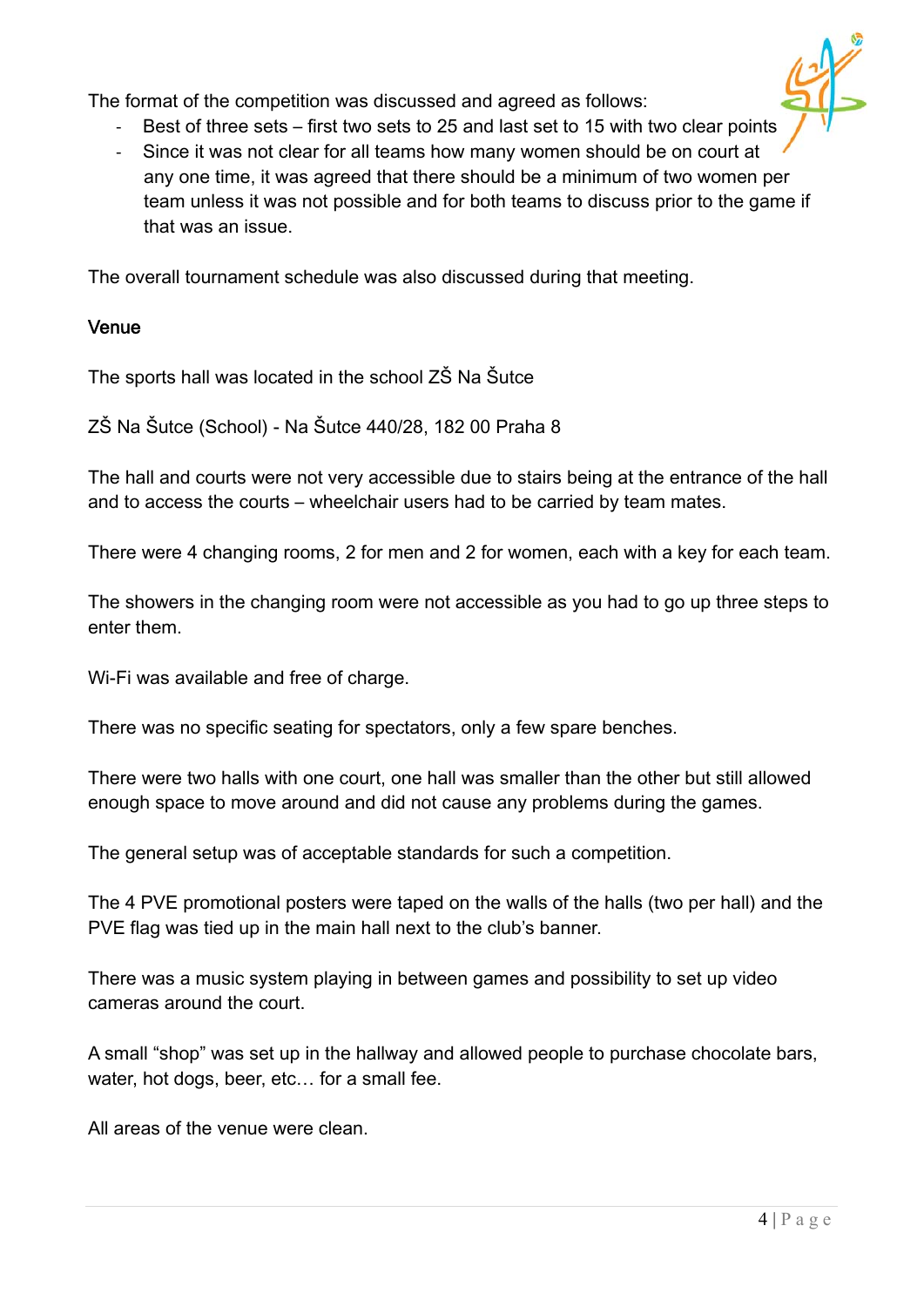## Accommodation



The accommodation was organised in the following hotel:

Hotel Duo, 4\*hotel Teplická 492 ,190 00 Prague 9 website: http://www.hotelduo.cz/default-en.html

Teams were accommodated in twin rooms and officials in double room for single use.

The accommodation in both hotels was of a good standard. Participants were able to make use of the spa, sauna, swimming pool and fitness room. Wi-Fi was free of charge.

#### Food

Food was provided as follows:

- ‐ All breakfasts were provided at the hotel
- ‐ All lunches were provided at the school in the cantine and consisted of a starter, a main course and a fruit together with water/squash and bread
- ‐ Dinner on Friday night was a buffet in the hotel and there was no dinner planned for Saturday night due to the sightseeing tour.

Water was only available from a fountain on day 1 with individual plastic cups but following the request of the teams during the team meeting, water bottles were provided for the tournament days.

#### Medical care

There was no obvious indication of any medical equipment but this was most likely available in the club's office upstairs

### **Transport**

The transport was organised by the club and two minibuses as well as the private cars of the organisers were used to transport teams back and from the hotel to the venue and airport.

The transport from Prague Airport (Vaclav Havel) to the hotel took between 25 mins to 1hr depending on the time of the day and rush hour traffic. The distance between the airport and the hotel was of 18 kms and between the hotel and the venue of 5 kms.

Two big buses were used for the sightseeing tour.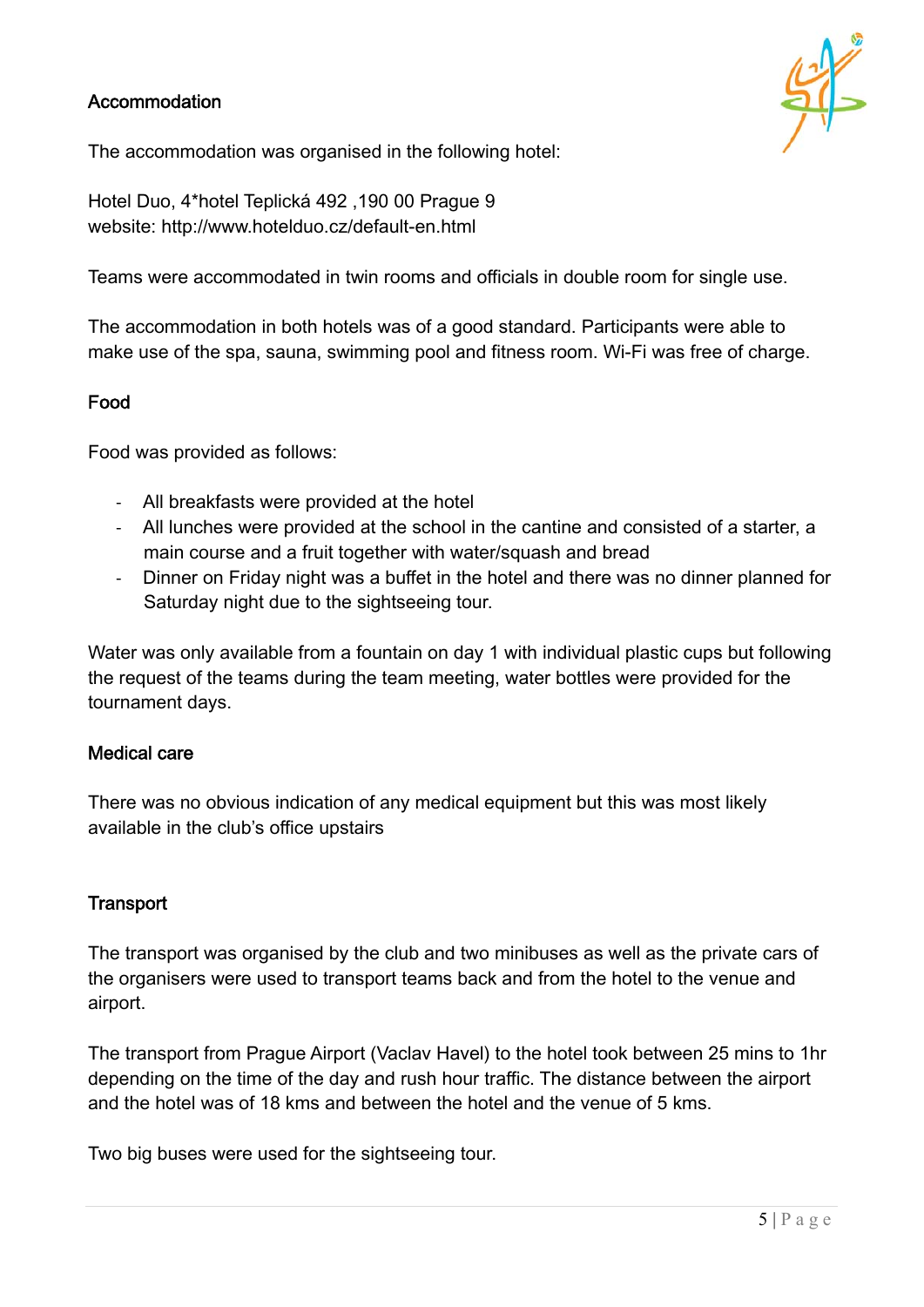All teams arrived on the day of the opening ceremony and departed after 13.00 on Sunday 24th April.



# **Training**

Each team was given one-hour training time on the competition court on Friday 22nd April prior to the beginning of the competition.

## Communication and promotion

The whole tournament was covered on Facebook/Twitter/Instagram by PVE and a live streaming test was done during the opening ceremony on Periscope (around 10 people watched it!).

Two GoPros were set on each court and each filmed a couple of games. The footage has to be edited and will be posted on one of the available PVE platform (Flickr/YouTube) when finalised

Photos were taken by the teams as well as by PVE and they were shared on the various Facebook pages.

PVE increase its reached and gained more likes and views over the weekend as a result of all the promotional activities that took place.

# Referee's report (Anton PROBST)

"For this tournament we had 6 teams from 5 different countries. The teams were from FRA, NOR, EST, HUN 2x and CZE.

The organiser had planned to have only one referee for each match. So they had organised only two referees from CZE. I told the organiser that it was not ok. Fortunately, there was another referee present at the Friday evening meeting in the hotel and I asked her if she would like to referee the tournament. She said yes and as a result we were able to have two referees on court for all matches. The only mistake was that we had to do all the matches without any break.

My special thanks go to my referee colleagues from CZE:

Karin Zahorcova - Tomas Buchar - Hanza Polacek

All of them did a very good job. This was the first time for them refereeing sitting volleyball. On Friday evening I gave them instructions on how to whistle sitting volleyball and I explained the different rules between standing and sitting volleyball.